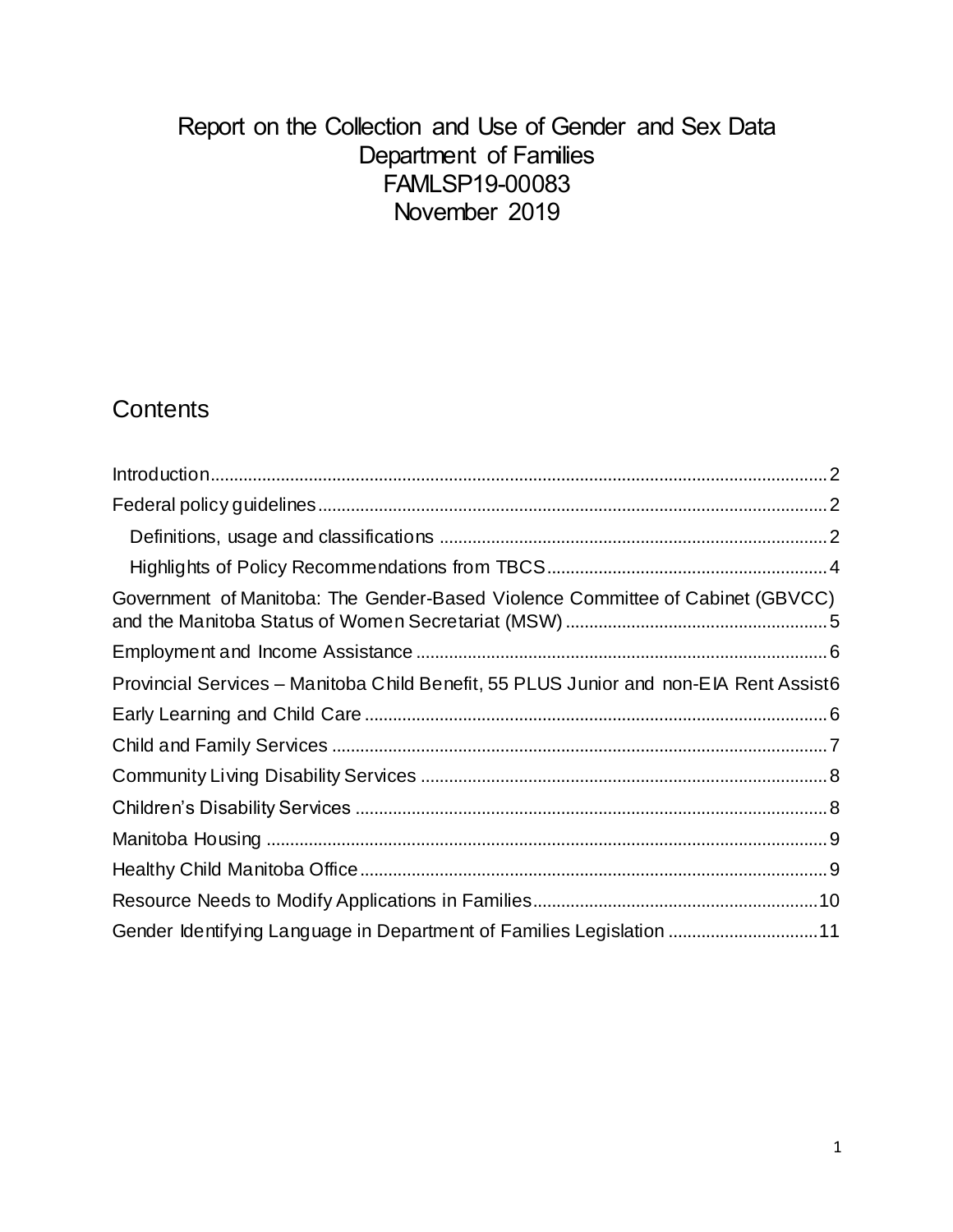# <span id="page-1-0"></span>Introduction

The Government of Canada and some provincial jurisdictions are modernizing practices related to gender and sex data given that sex and gender are separate personal characteristics. Collecting and using this information appropriately is also important in mitigating potential challenges faced by gender diverse individuals.

The purpose of this report is to describe current best practices related to the collection and use of gender and sex information. Information is drawn from Treasury Board of Canada Secretariat and Statistics Canada. This report also describes existing practices on the collection and use of gender and sex information across program areas in the Department of Families. While there are inconsistencies between best practices and the current state within the department, this report focuses on providing information and does not include analysis or options on next steps.

# <span id="page-1-1"></span>Federal policy guidelines

The Treasury Board of Canada Secretariat (TBCS) leads the Government of Canada on the development and implementation of a gender and sex data policy for all federal departments and agencies. TBCS has worked very closely with Statistics Canada and other stakeholders in the development of [Modernizing the Government of Canada's Sex](https://www.canada.ca/en/treasury-board-secretariat/corporate/reports/summary-modernizing-info-sex-gender.html)  [and Gender Information Practices,](https://www.canada.ca/en/treasury-board-secretariat/corporate/reports/summary-modernizing-info-sex-gender.html) published in September 2018.

In January 2018, Statistics Canada adopted standards on definitions and use of sex and gender information. The information below is derived from both TBCS and Statistics Canada, as appropriate.

### <span id="page-1-2"></span>Definitions, usage and classifications

The standard for using the variable ["gender of a person"](http://www23.statcan.gc.ca/imdb/p3Var.pl?Function=DEC&Id=410445) and ["sex of a person"](http://www23.statcan.gc.ca/imdb/p3Var.pl?Function=DECI&Id=467214) includes the following definitions, appropriate usage and classifications:

**Sex** refers to sex assigned at birth. Sex is typically assigned based on a person's reproductive system and other physical characteristics.

**Gender** refers to the gender that a person internally feels ('gender identity' along the gender spectrum) and/or the gender a person publicly expresses ('gender expression') in their daily life, including at work, while shopping or accessing other services, in their housing environment or in the broader community. A person's current gender may differ from the sex a person was assigned at birth (male or female) and may differ from what is indicated on their current legal documents. A person's gender may change over time.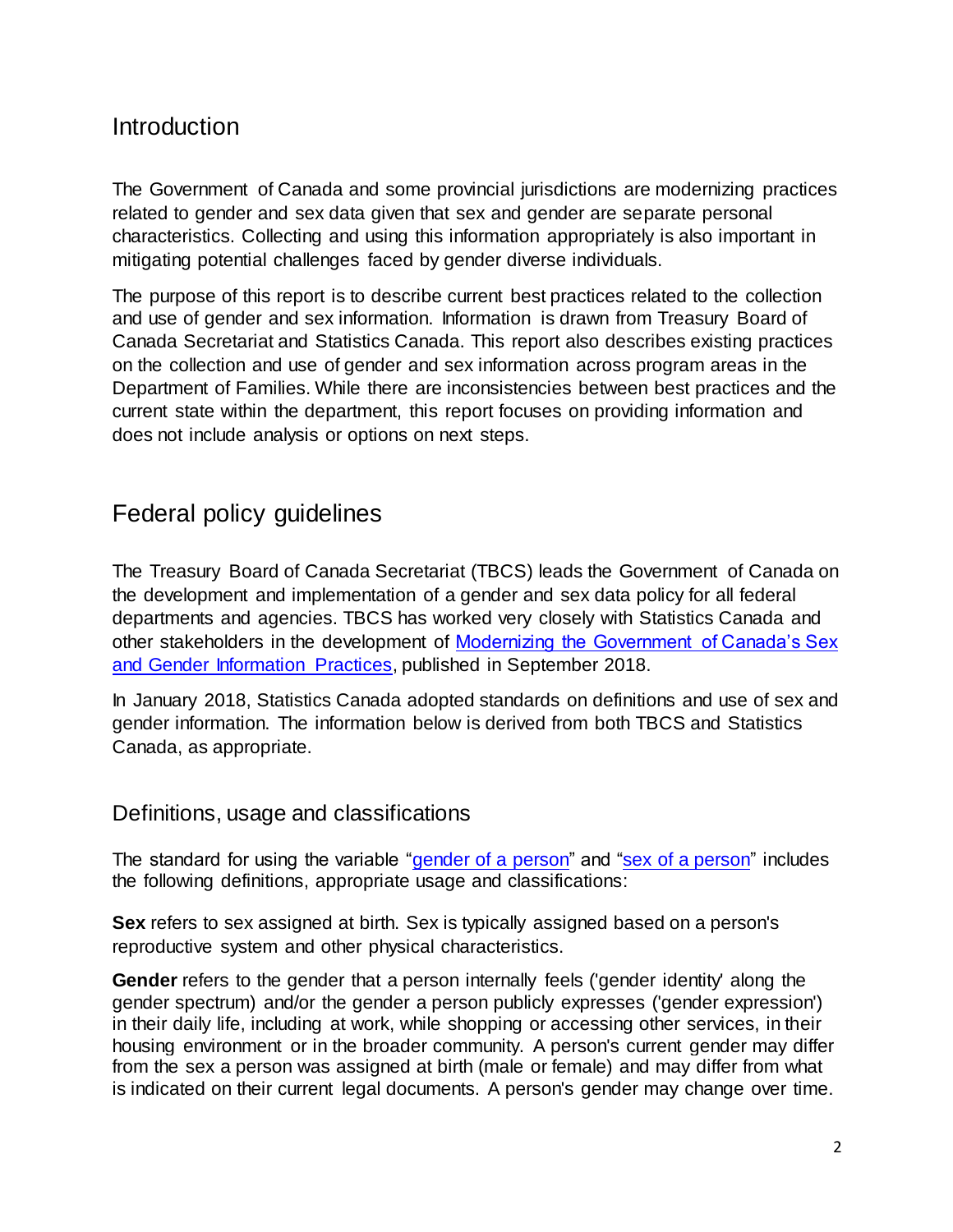**Usage**: Sex and gender refer to two different concepts. Female sex is not the same as female gender.

Gender is used by most social services programs. Sex is used where information on sex at birth is needed, for example for some demographic and health indicators.

### **Current classification of gender by the federal government**

M - Male gender:

Current gender is reported as male, including cisgender and transgender persons who report as male.

F - Female gender:

Current gender is reported as female. This includes cisgender and transgender persons who report as female.

X – Another Gender:

The "X" identifier is a non-binary option that may be chosen by individuals who do not identify exclusively as male or female.

Note that the "X" identifier should **not** be provided as an option for people who do not wish to provide gender information.

For departments and agencies that need **more detailed** gender information, add "please specify your gender" and blank field.

### **Classification of sex**

M – Male:

Persons who report as male sex at birth.

F - Female

Persons who report as female sex at birth.

I - Intersex

Statistics Canada recognizes the 'intersex' category. The intersex category **is an option** added to the male and female categories under sex. This category includes persons who were reported as being intersex at birth.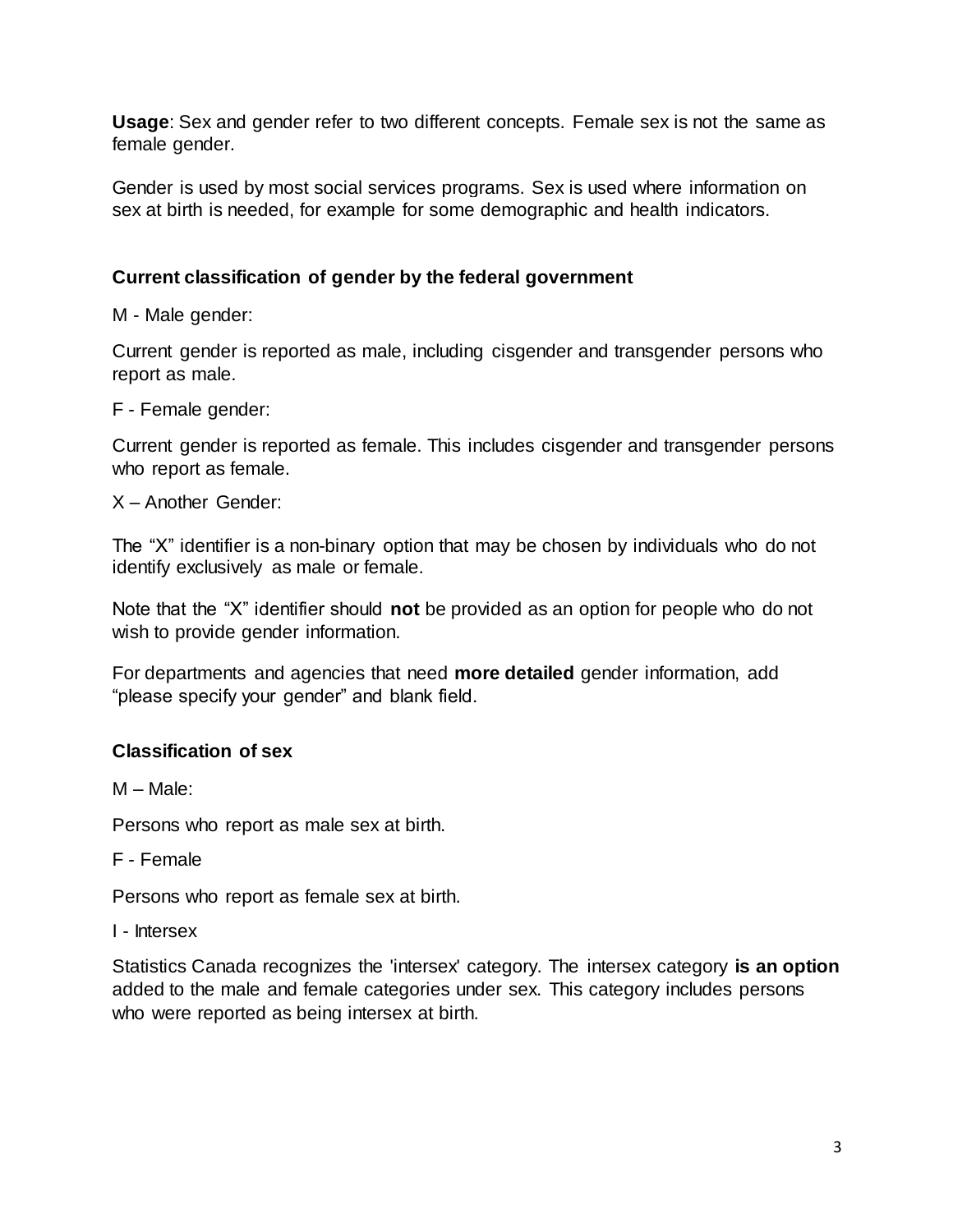# <span id="page-3-0"></span>Highlights of Policy Recommendations from TBCS

TBCS's [Modernizing the Government of Canada's Sex and Gender Information](https://www.canada.ca/en/treasury-board-secretariat/corporate/reports/summary-modernizing-info-sex-gender.html#p-ss3-5)  [Practices](https://www.canada.ca/en/treasury-board-secretariat/corporate/reports/summary-modernizing-info-sex-gender.html#p-ss3-5) includes 10 policy statements on the collection and use of gender and sex information. This is a national standard intended for the Government of Canada's departments and agencies, and is also being adopted by some provincial governments. TBCS recognizes that these policies should be implemented in ways that are incremental and practical, which could take years.

The TBCS report notes that for many individuals, the distinction between sex and gender is not important. They will check the "M" or the "F" on a form. However, the distinction between sex and gender is very important for those who have a gender identity that does not align with their sex at birth. People who have identity documents that do not correspond with their lived gender are more likely to face discrimination and violence.

#### **Gender by Default**

Sex refers to biological characteristics, whereas gender refers to a social and personal identity. Departments and agencies should collect or display **gender** information by default under a "sex" category, unless sex information is specifically needed.

If display of a sex identifier is necessary (for example, due to international standards or regulatory requirements), an exception should be made for transgender, non-binary and two-spirit individuals whose sex identifier does not align with their gender, so that their identity document is consistent with their gender. For example, a transgender woman could identify as "woman" on a driver's licence or other identification document, even if the requested information is for sex (not gender) due to international standards.

In Manitoba, Manitoba Public Insurance (MPI) allows individuals to [change their gender](https://www.mpi.mb.ca/Pages/change-cancel-licence.aspx) by providing supporting documents including one of the following:

- An updated birth certificate
- A Change of Sex Designation Certificate from Vital Statistics
- A combination of the MPI [Gender Change Request Statutory Declaration](https://www.mpi.mb.ca/Documents/GenderChangeDeclarationEnglish.pdf) and a letter from a health care professional. The letter from the health care professional must indicate that the sex designation the client has requested is consistent with the gender with which they identify.

Note that gender options for driver's licences and birth certificates through Vital Statistics only include male and female.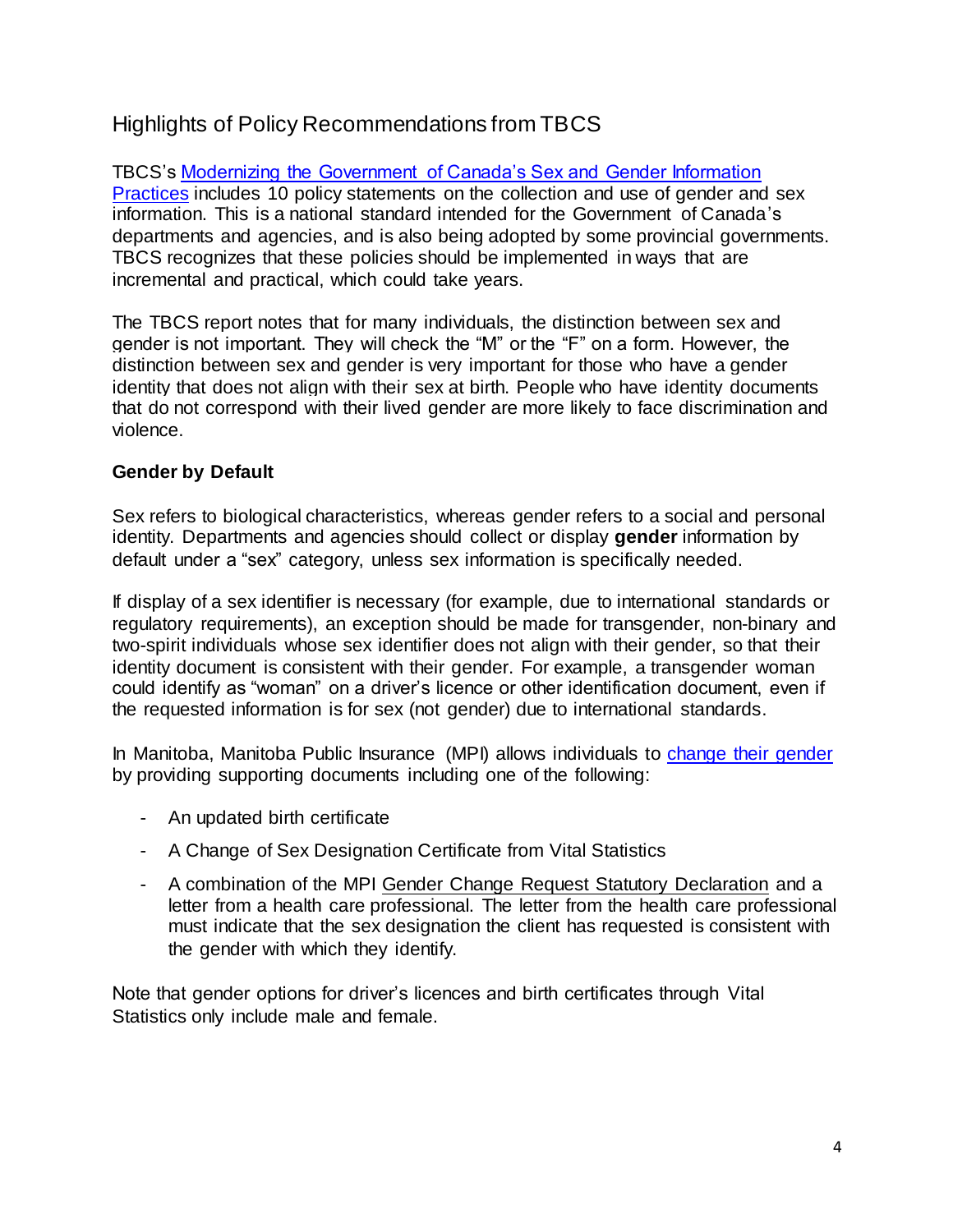#### **Sex Information by Exception**

Federal departments and agencies should only collect or display sex information by exception, when biological information is necessary to fulfill the specific needs of programs or services (for example, for health-related purposes or to record vital and demographic statistics). In those cases, departments and agencies are encouraged to ask either for "sex assigned at birth" or the sex-related characteristic that is relevant for the specific purpose (for example, the presence of certain anatomical characteristics or hormones). Departments and agencies may collect and use sex and gender information if they determine that their activity or program requires both.

# <span id="page-4-0"></span>Government of Manitoba: The Gender-Based Violence Committee of Cabinet (GBVCC) and the Manitoba Status of Women Secretariat (MSW)

The Gender-Based Violence Committee of Cabinet (GBVCC) was established in 2018 to ensure government resources are addressing gender-based violence in an effective and coordinated manner. The GBVCC recognizes the importance of collecting genderspecific data to assist in measuring outcomes and the implementation of evidencebased initiatives. This is consistent with global and national efforts to advance genderbased data collection and analysis.

The Manitoba Status of Women Secretariat (MSW) plays a secretariat role to the GBVCC and offers support and advice across departments related to gender-based analysis and gender and diversity analysis.

MSW supports the Government of Canada's approach to collecting or displaying gender information by default, unless sex information is specifically needed.

Consistent definitions and usage of gender and sex data across the Manitoba government would be useful to compare data across the province and to compare with federal data. This will become increasingly important as departments work together to address gender-based violence in a coordinated manner, as so directed by the GBVCC.

When collecting any identity information, including gender, it is imperative that clients self-report their gender, rather than this being assumed and filled in by a staff person. It is important to ask, "how do you identify?"

Capturing gender information is important for program, policy and legislative development. Wherever possible, collecting and analyzing disaggregated data should be the standard throughout any program, policy or legislative development process (e.g. in research and development, evaluation, analysis).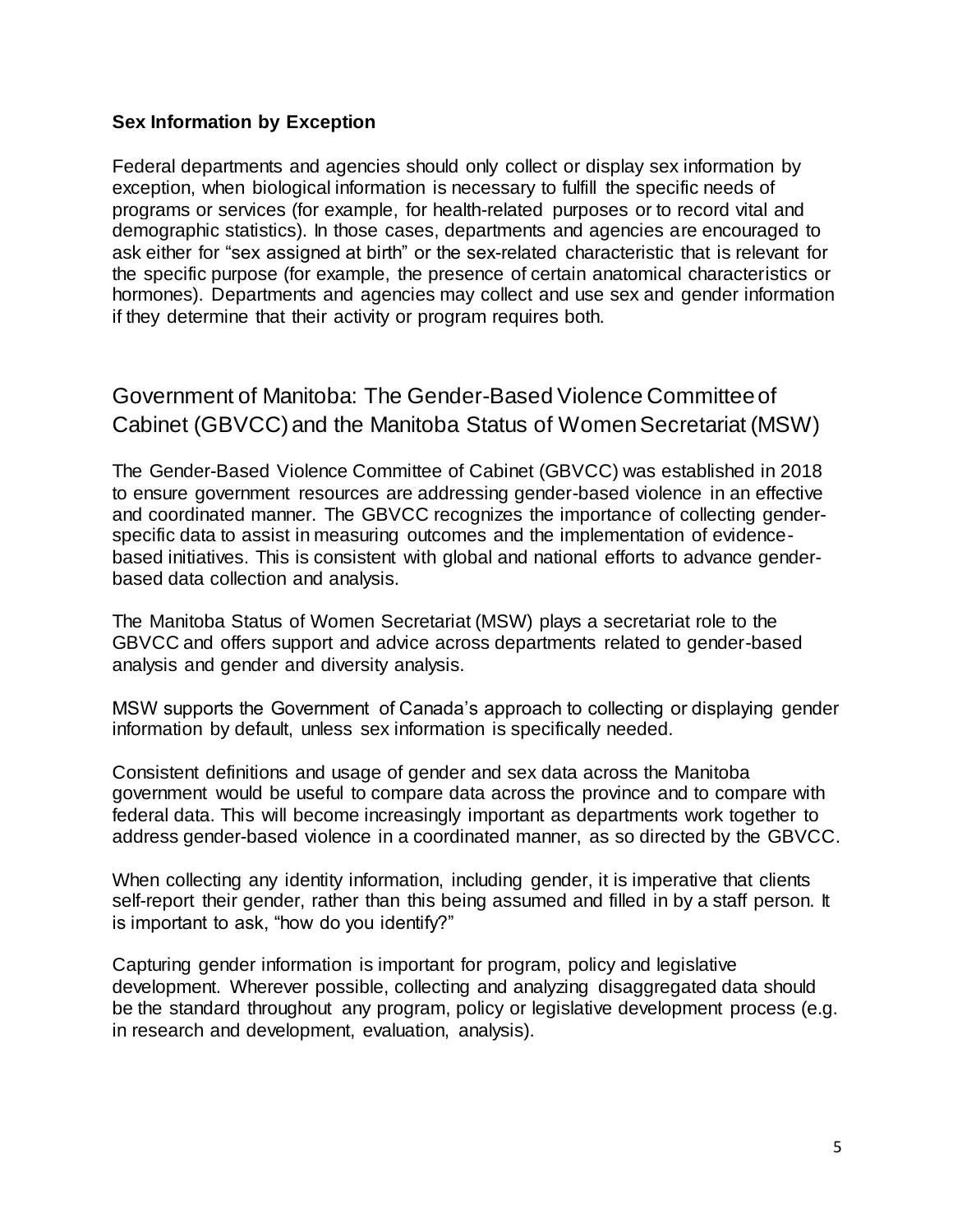### <span id="page-5-0"></span>Employment and Income Assistance

The Employment and Income Assistance (EIA) program collects "sex" information on EIA application forms. Options include male and female.

Sex or gender does not affect what benefits someone is eligible to receive. Basic needs and shelter needs are determined by category, age and household size. Other needs (e.g. special and health needs) are provided based on a case-by-case assessment.

If an adult with a dependent child who does not have an assessed disability enrolls on EIA, they would be placed in either the Mother's Allowance or Father's Allowance category. The rates for these categories are the same. EIA uses a Single Parent" category" for reporting purposes.

There are no eligibility or benefit differences based on gender or sex categories. There could be differences in an individual's actual needs based on sex and/or gender, but these specific needs are assessed on a case-by-case assessment.

<span id="page-5-1"></span>Provincial Services – Manitoba Child Benefit, 55 PLUS Junior and non-EIA Rent Assist

The Provincial Services System (PSS) administers the Manitoba Child Benefit, 55 PLUS Junior and non-EIA Rent Assist and collects sex information. PSS does not require an adjudicator to enter sex information to proceed with administering the file. However, it does default to F (female) if nothing is entered. Sex data is not used to determine benefits for any of the programs. It is used for informational purposes only.

### <span id="page-5-2"></span>Early Learning and Child Care

The Early Learning and Child Care (ELCC) program gathers gender data through program processes and/or forms, as outlined below:

#### Child Care Online (CCO)

• Subsidy Application:

Applicant Gender - Options: Male/Female

Child Gender – Options: Male/Female

The collection of the gender data does not affect eligibility but is used for potential reporting and information to support ongoing development.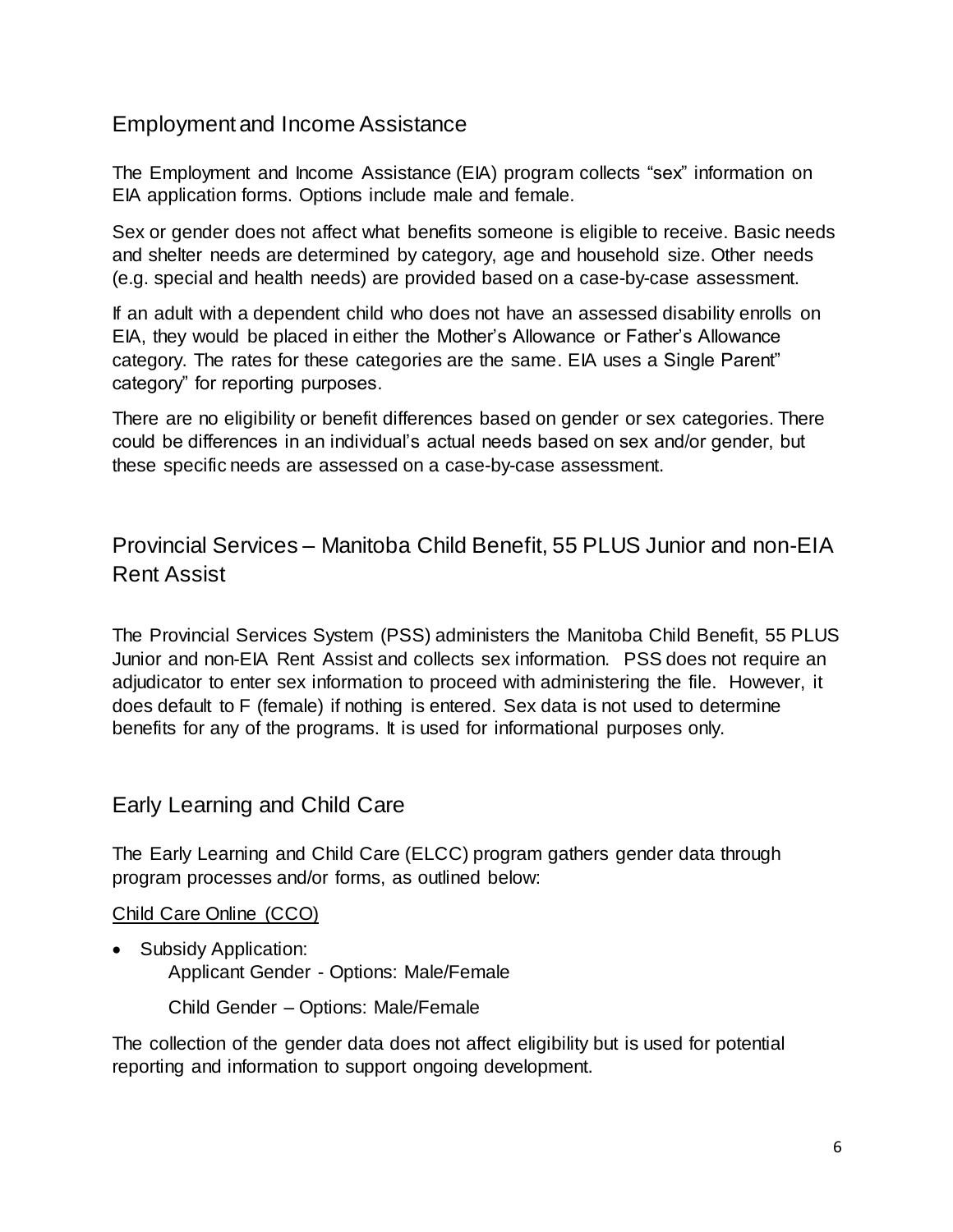Classification Application (Early Childhood Educator, Child Care Assistant, Upgrade, Re-Issue):

Applicant Gender – Options: Male/Female

The collection of the gender data does not affect eligibility for certification but is used for potential reporting and information to support workforce strategies to increase the number of men choosing potential careers in Early Childhood Education.

• Record of Child Care Employee (RCCE) RCCE/ Record of Child Care Resident (RCCR):

Employee Gender – Options: Male/Female

The collection of the gender data is used for potential reporting and information to support workforce strategies to increase the number of males actively working in child care facilities.

#### Online Child Care Registry (OCCR)

• Online application: Child Gender – Options: Male/Female/Unknown

The collection of the gender data does not impact eligibility for enrollment into a child care facility but may be used by individual child care facilities to determine the appropriateness of a child care space. This may be outlined in individual centres policies that are established and maintained by their boards of directors. Information is used by the program for potential reporting and information to support determining child care needs across the province and ongoing development.

## <span id="page-6-0"></span>Child and Family Services

Child and Family Services (CFS) tracks gender through its primary information system, which includes the Intake Module and the Child and Family Services Information System (CFSIS). Agency caseworkers designate gender when entering the child or youth into the information system. This information can be added at a later date or changed at the youth's request. Gender categories are Male/Female/Unidentified or Unknown. The unidentified/unknown category is one category used for youth who do not identify as male or female.

Additional CFS systems such as the child maintenance billing system and the STEP systems for Emergency Placement Resources also track gender. Gender category options are male or female for these systems.

Gender information is primarily collected for placement purposes as certain foster homes and group care facilities only allow certain genders. There are ad hoc requests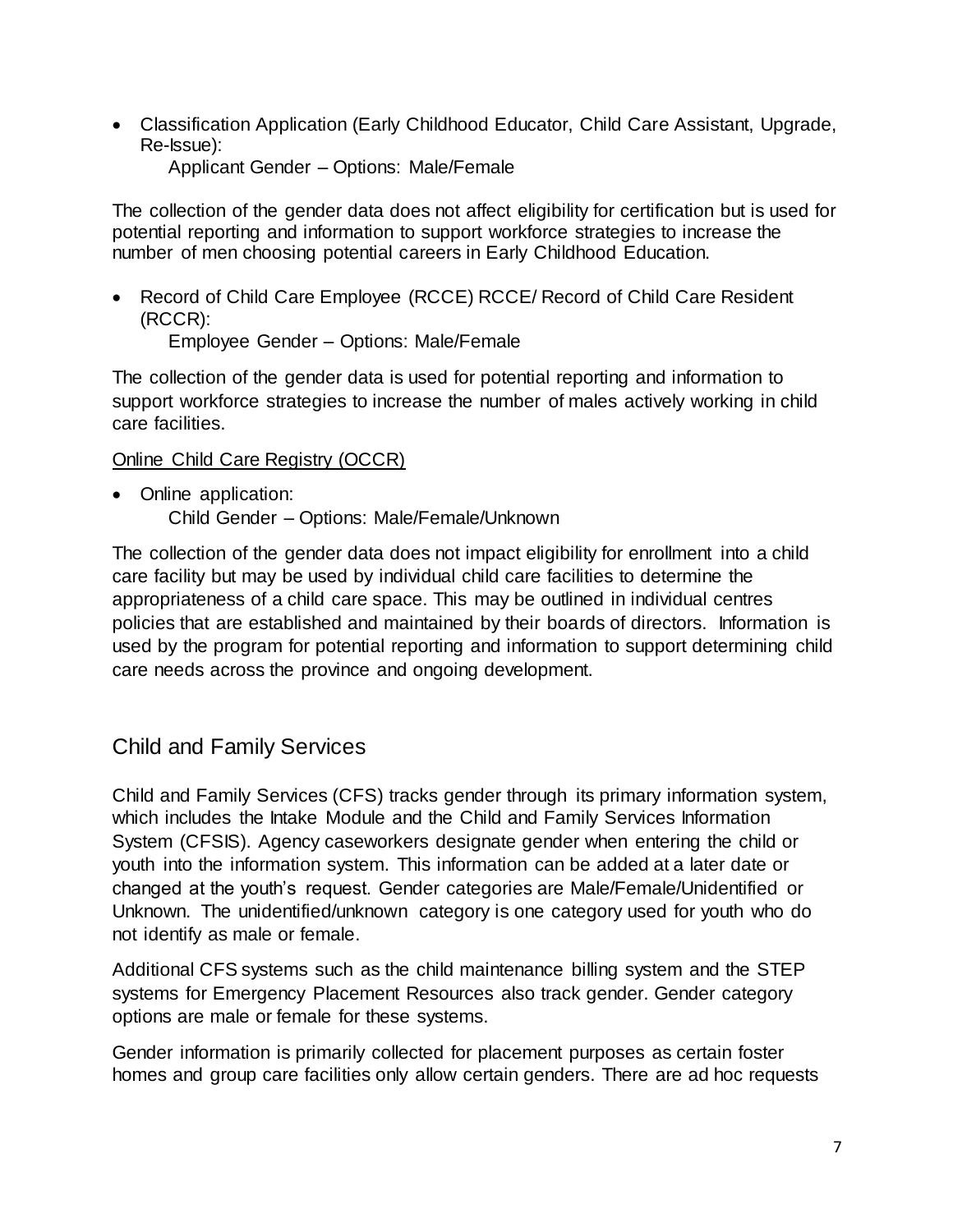for demographic information (such as gender) for programs related to sexually exploited youth and/or high-risk victims.

# <span id="page-7-0"></span>Community Living Disability Services

CLDS recently removed gender from its application form. This was done to streamline the application as it was deemed not needed at the point of application. Other elements were removed or changed during the same review.

CLDS now largely gathers gender information from the referral source. Clients may have been involved in Children's disABILITY Services, so gender would already be in inFACT. Other referral sources include CFS agencies or schools. If the gender was not clear from supporting documentation (an assessment may indicate "he" or "she", for example), a caseworker would likely contact the referral source/worker to clarify. Note that gender information from referral sources could be from when the child was very young. This information is likely to be aligned with sex at birth rather than current gender.

CLDS could potentially use gender for the purpose of determining where participants live. Section 6(b) of the Residential Care Facilities Licensing regulation notes that letters of approval issued under the regulation shall include the sex of the persons being accommodated therein. That is, some group homes may be limited to one gender while others may house people of different genders. Knowing a person's gender would be required to place a participant in a group home licensed only for males or females.

## <span id="page-7-1"></span>Children's Disability Services

The applicant's gender is one of the questions included for Children's Disability Services (CDS) Referral and Intake Application. Options given are male and female.

There are a few circumstances where CDS would use gender information in service delivery including for respite, after school care, or summer skills maintenance service, especially as children enter the teenage years. Depending on the respite focus, matching gender may be required to ensure everyone is safe and appropriate. CDS would also match gender for respite requests based on parental requests.

The CDS application form is generally used in paper format. Applicants/families complete and submit it together with the signed Consent/Release of Information form. Consistent with the online inFACT screen, it uses the word "Gender" and provides the two options – Female and Male.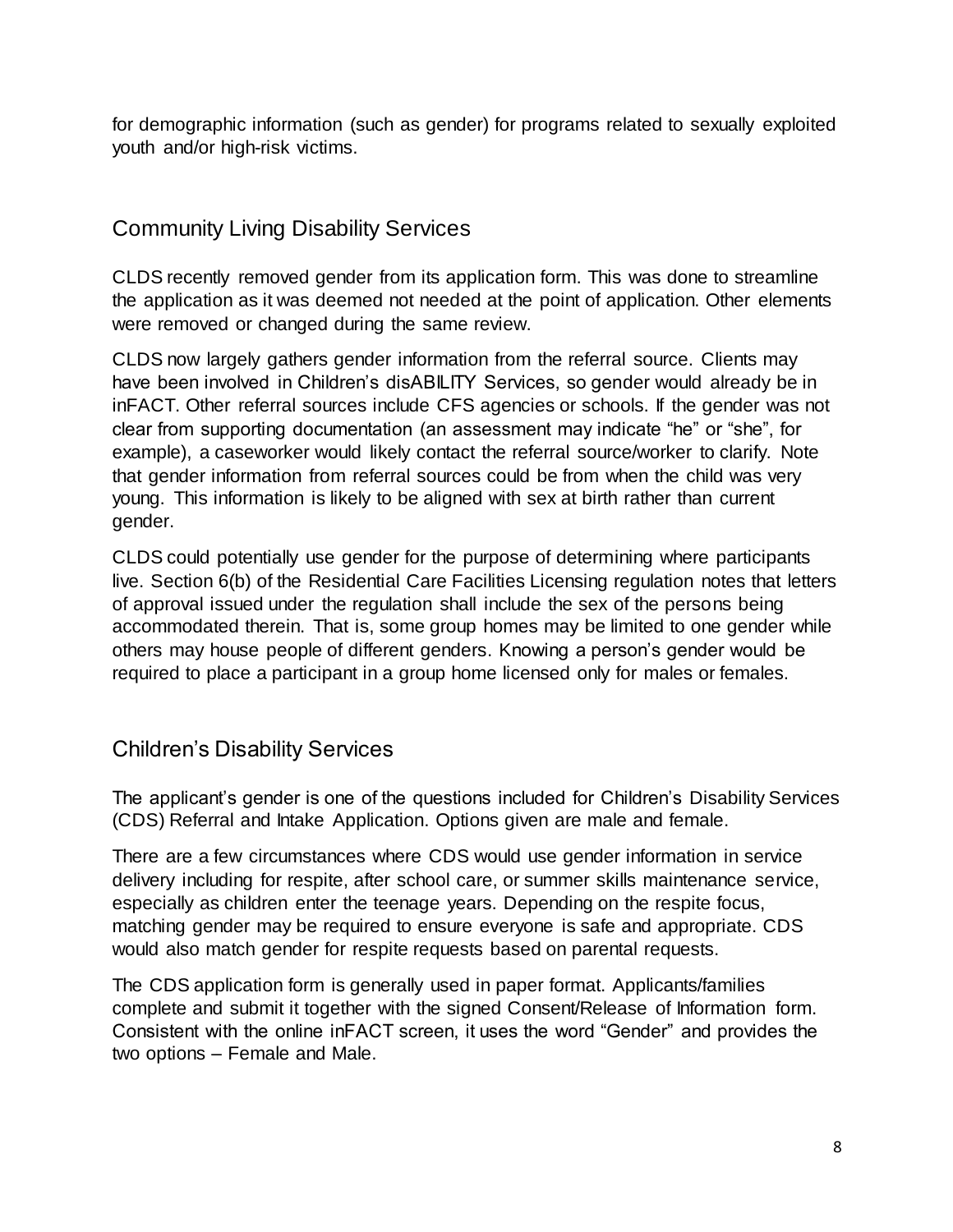## <span id="page-8-0"></span>Manitoba Housing

Under the Social Housing Rental Program (SHRP), Manitoba Housing collects gender information to determine how many bedrooms a family needs. Gender categories are male and female and are required for each person expected to live in the home. Bedroom allocation uses the National Occupancy Standards as a guide for allocation. The standards are specific with respect to age and gender type and when a bedroom can be shared or when a bedroom must be allocated to each individual based on age and gender.

MHRC uses the Housing Operations Management System (HOMS) to maintain all tenant related and property management information with a vision to enable effective delivery of social housing programs. The Social Housing Rental Program policies and procedures drove the system requirements.

HOMS presently has F (female) and M (male) as gender identifiers. A third gender could be added with system changes.

For the Building Foundations Bursary program, Manitoba Housing asks applicants to check either "male" or "female" but does not categorize this as either sex or gender. Manitoba Housing may want to review gender information when compiling data for a program evaluation. Gender is not a consideration when assessing eligibility for the bursary.

### <span id="page-8-1"></span>Healthy Child Manitoba Office

Healthy Child Manitoba Office (HCMO) collects either gender or sex information for 13 applications related to its programs and services. In all cases, the collection of sex or gender data does not affect program eligibility but is used for policy decisions, program planning and evaluation. For each application, options under gender and sex categories are listed in appendix A.

<span id="page-8-2"></span>HCMO was not yet asked about expected resource requirements for changing gender and sex information.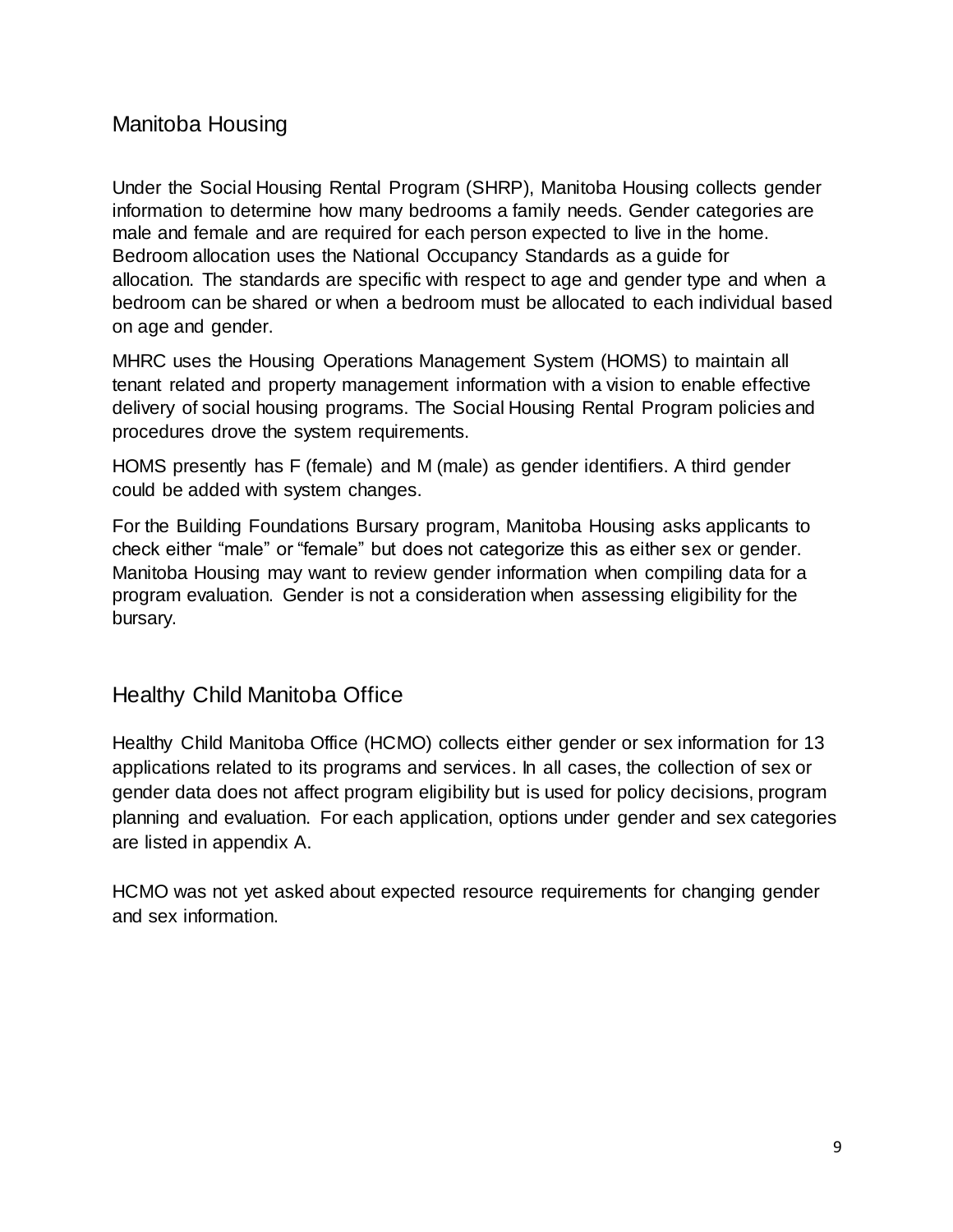## Resource Needs to Modify Applications in Families

To determine an estimate of resources (staff, time and financial cost) to making the collection of gender data consistent with TBCS policy, staff were asked:

"What would it take to change gender and sex data options in your business application in terms of time, money, staff and other resources?"

This question was tailored to each program area depending on whether the business application collected gender or sex information, and what options were already available. For example, in the case of EIA's SAMIN system, staff were asked about the resources requirements to change the existing sex category to gender and include three gender options. In cases where gender was already a data field, the question of resource needs for including a third gender option (in addition to male and female) was requested.

At this point, it is unclear whether changes to all business applications in Families would be needed. TBCS policies on gender data does not apply to how information is coded internally. What matters is that public-facing forms are consistent with their gender data collection policy. For example, a public-facing application form could ask for gender information with classifications including male (m), female (f) or other gender (x). However, internal coding could use the category "sex" and have classification codes male (m); female (f); and gender diverse (d). If categories and codes are not consistent (i.e. public-facing application and business application), this would need to be communicated to all staff who input or extract data from the business application.

<span id="page-9-0"></span>A more thorough analysis of Families' applications would be required to see the implications of changing paper and/or online applications to see what the effect is on business applications systems. For example, some programs offer online applications where the gender field can be easily changed, however, if a third gender option is inserted, this may cause internal technical issues for business applications that do not include a third gender option.